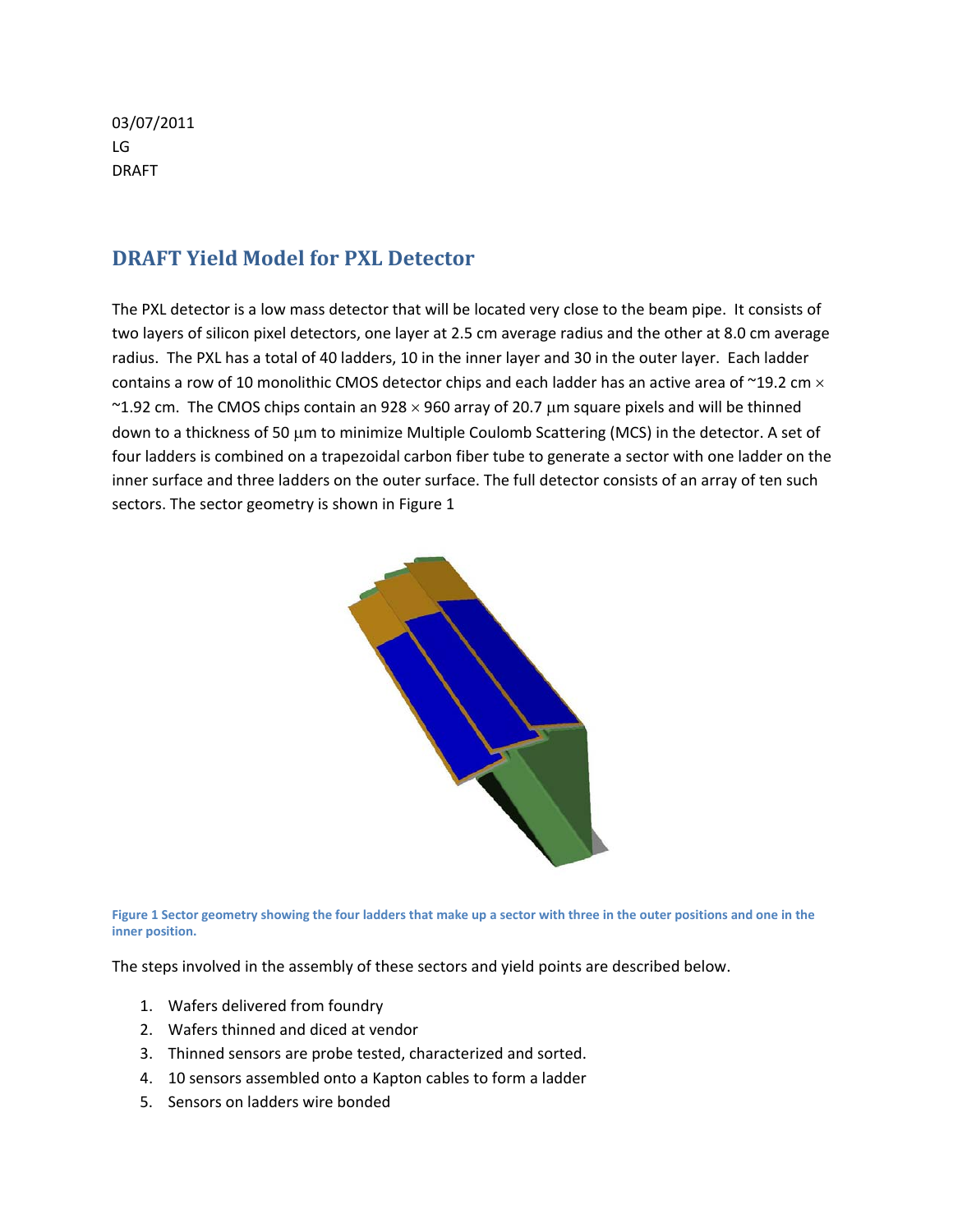- 6. Components and wire harness added to ladders and ladders tested.
- 7. Wire bonds encapsulated.
- 8. Ladders assembled onto sectors and sectors tested.
- 9. Sensor positions measured on sector with CMM.

|                | <b>Task</b>                                                                 | <b>Components</b><br>involved | <b>Estimated</b><br>yield | <b>Comments</b>                                                                                                                                                                                                                                                                                                                                                                                                |
|----------------|-----------------------------------------------------------------------------|-------------------------------|---------------------------|----------------------------------------------------------------------------------------------------------------------------------------------------------------------------------------------------------------------------------------------------------------------------------------------------------------------------------------------------------------------------------------------------------------|
| $\mathbf{1}$   | Wafers delivered<br>from foundry                                            | wafers                        | 90%                       | The typical die yield from the wafers with a "good:"<br>die having <4 bad columns or rows is over 90 % as<br>measured on wafers of other full and half-reticle<br>size sensors at both IPHC and LBNL.<br>http://rnc.lbl.gov/hft/hardware/docs/sensor revie<br>w/ultimate design review 5dec.pdf                                                                                                                |
| $\overline{2}$ | Wafers thinned<br>and diced at<br>vendor                                    | Wafers                        | 80%                       | The vendor reports over 95% standard yield for the<br>pre-scribing and back-thinning process. We have<br>used this process only once and achieved a lower<br>yield of 70% based on one wafer. Please see<br>http://rnc.lbl.gov/hft/hardware/docs/Phase1/Phas<br>e 2 thinned yield initial.pdfThe thinning of<br>already diced sensors has a yield of >90% based on<br>>5 years of experience with this vendor. |
| 3              | Thinned sensors<br>are probe tested,<br>characterized<br>and sorted.        | sensors                       | 95%                       | The sensors are handled during this process and<br>manipulated with vacuum holders. We have, to<br>date, had minimal handling related losses.                                                                                                                                                                                                                                                                  |
| 4              | 10 sensors<br>assembled onto<br>a Kapton cables<br>to form a ladder         | 1 x Cable<br>10 x sensors     | 90%                       | The yield is relatively high because we have<br>assembled >3 test ladders without damage for this<br>step. Nevertheless, this is a crucial step and the<br>estimated yield is reduced to 90%                                                                                                                                                                                                                   |
| 5              | Sensors on<br>ladders wire<br>bonded                                        | 1 x Cable<br>10 x sensors     | 95%                       | The expected yield is high. We have not had, to<br>date, any losses associated with bonding and<br>bonding problems can be repaired.                                                                                                                                                                                                                                                                           |
| 6              | Components and<br>wire harness<br>added to ladders<br>and ladders<br>tested | 1 x Cable<br>10 x sensors     | 95%                       | The yield is high because we have assembled all of<br>our test ladders without damage for this step. Also,<br>errors in parts and wire harness can be detected<br>and corrected in testing.                                                                                                                                                                                                                    |
| $\overline{7}$ | Wire bonds<br>encapsulated                                                  | 1 x Cable<br>10 x sensors     | 99%                       | This step has been highly reliable for other detector<br>assemblies.                                                                                                                                                                                                                                                                                                                                           |
| 8              | Ladders<br>assembled onto<br>sectors and<br>sectors tested                  | 4 x ladders                   | 95%                       | Ladders on sectors can be replaced so this step is a<br>ladder risk.                                                                                                                                                                                                                                                                                                                                           |
| 9              | Sensor positions<br>measured on<br>sector with CMM                          | 4 x ladders                   | 95%                       | Ladders on sectors can be replaced so this step is a<br>ladder risk.                                                                                                                                                                                                                                                                                                                                           |